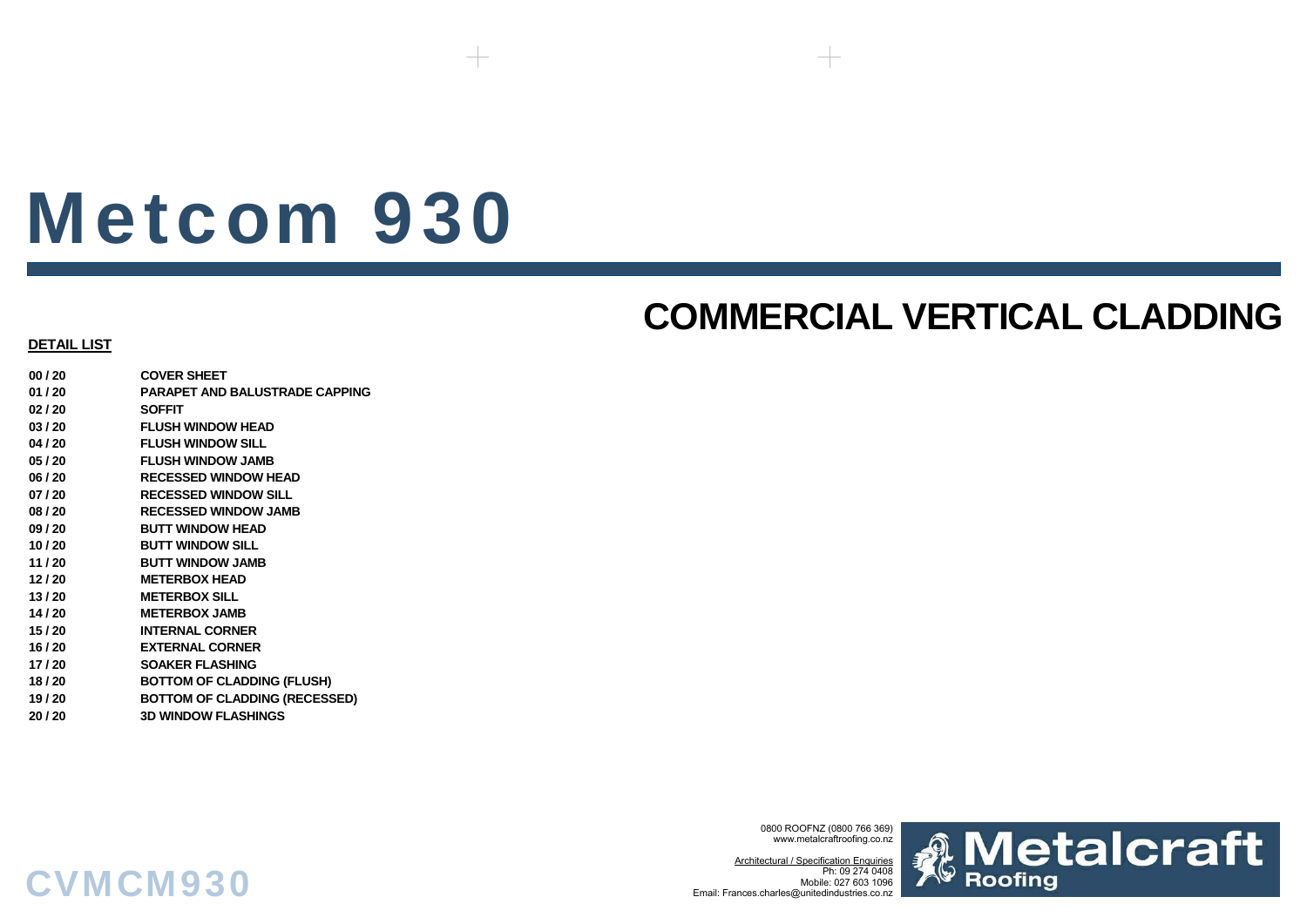

detailed as a single line for simplicity and is indicative only. Building paper type and method of installation should comply with underlay manufacturers recommendations and NZBC regulations.

|          |           |             |       | 01/20 |
|----------|-----------|-------------|-------|-------|
| CVMCM930 | Date 2015 | Scale 1 : 2 | Sheet |       |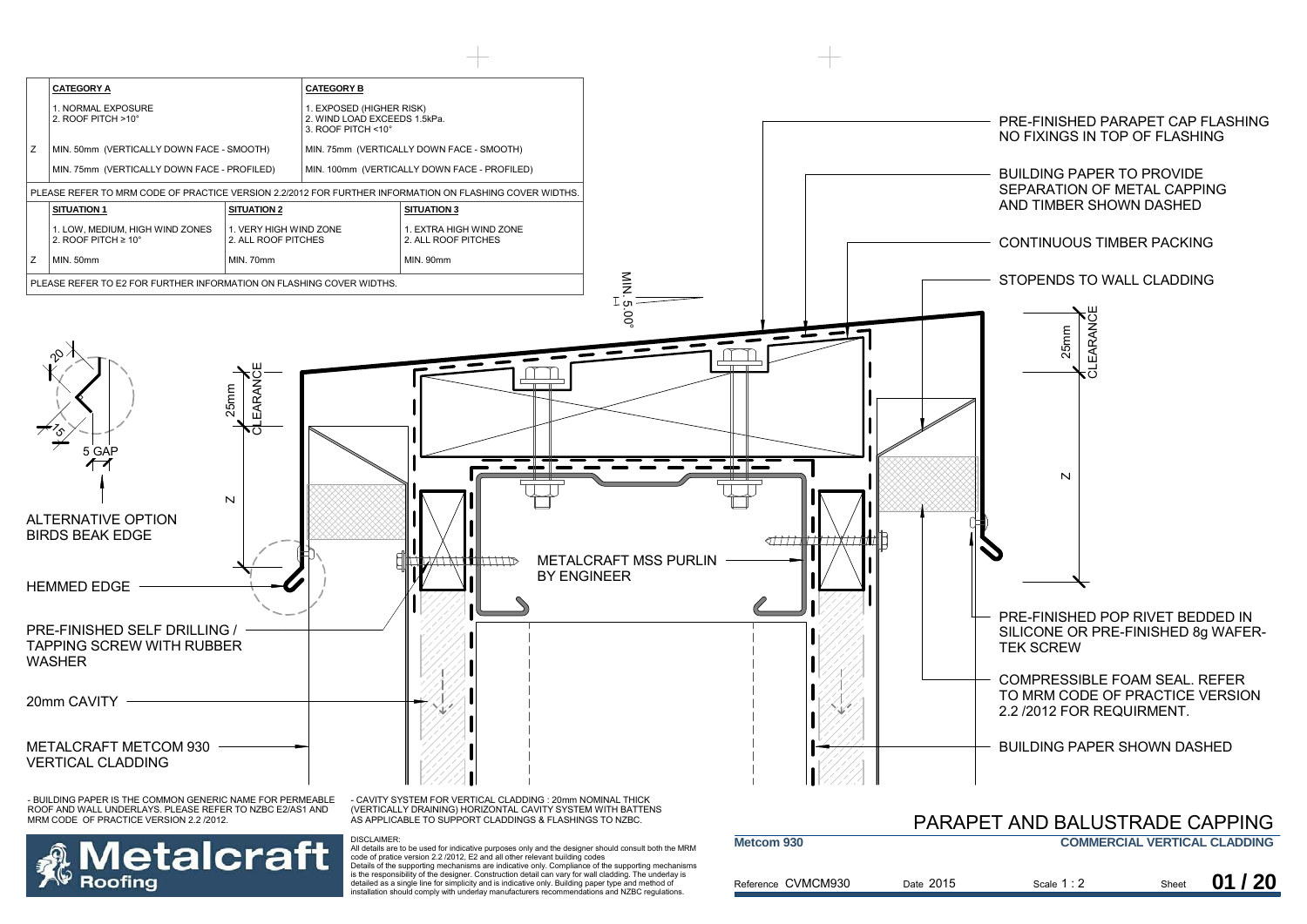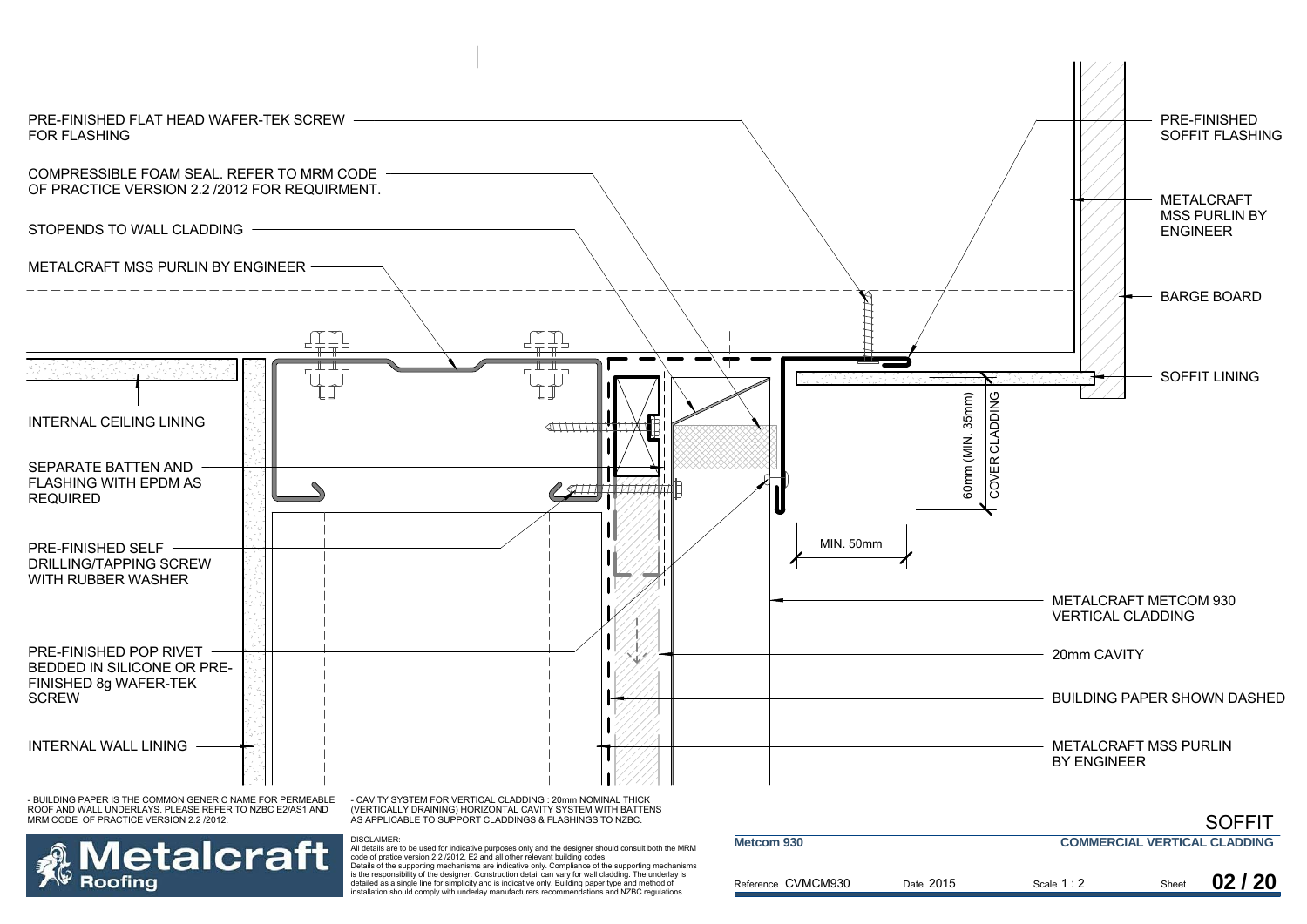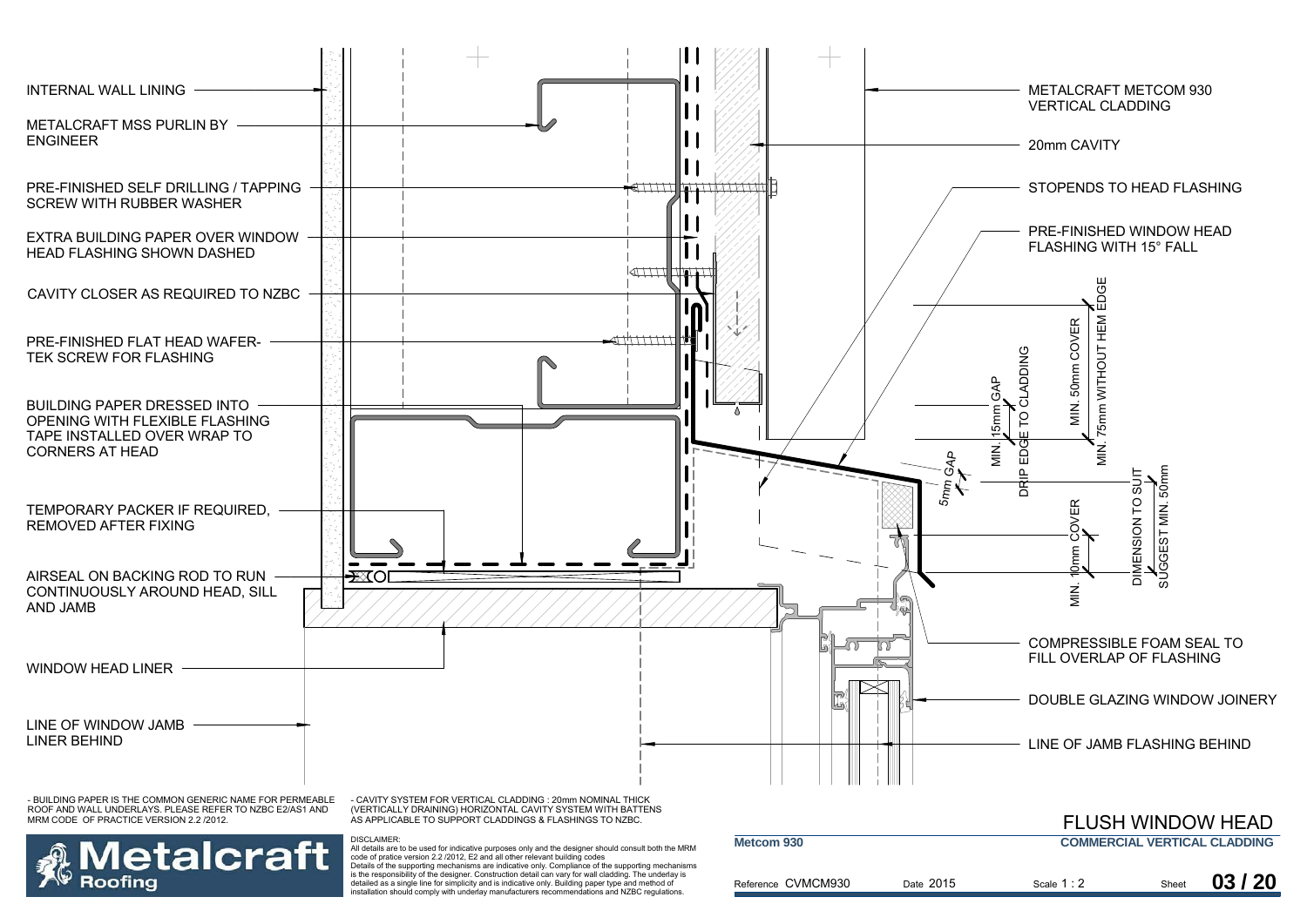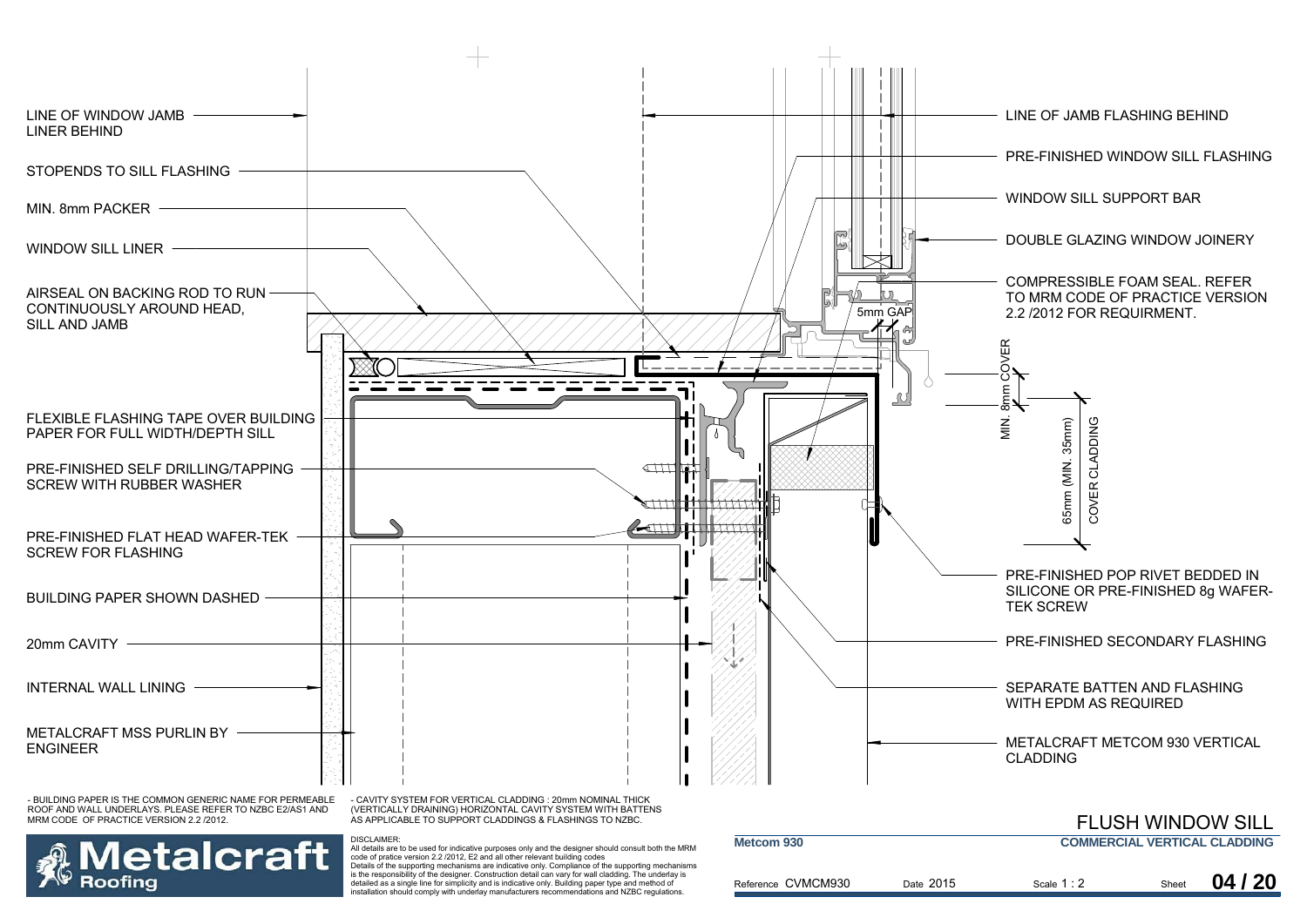

- CAVITY SYSTEM FOR VERTICAL CLADDING : 20mm NOMINAL THICK (VERTICALLY DRAINING) HORIZONTAL CAVITY SYSTEM WITH BATTENS AS APPLICABLE TO SUPPORT CLADDINGS & FLASHINGS TO NZBC.

DISCLAIMER:



|                    |           |                                     |       | <b>FLUSH WINDOW JAMB</b> |  |
|--------------------|-----------|-------------------------------------|-------|--------------------------|--|
| Metcom 930         |           | <b>COMMERCIAL VERTICAL CLADDING</b> |       |                          |  |
| Reference CVMCM930 | Date 2015 | Scale $1:2$                         | Sheet | 05/20                    |  |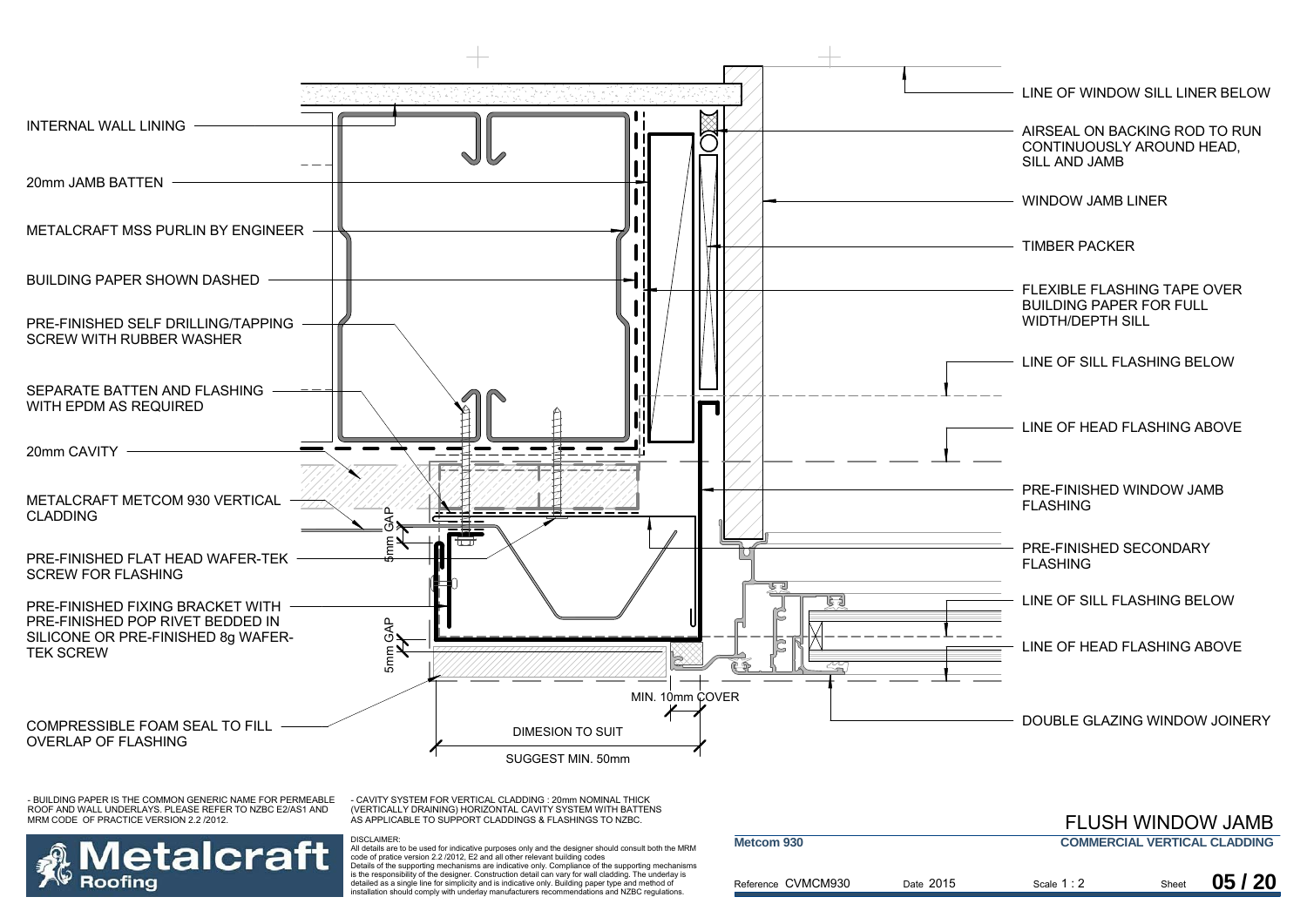

Reference CVMCM930

Date 2015

is the responsibility of the designer. Construction detail can vary for wall cladding. The underlay is detailed as a single line for simplicity and is indicative only. Building paper type and method of installation should comply with underlay manufacturers recommendations and NZBC regulations.

Roofina

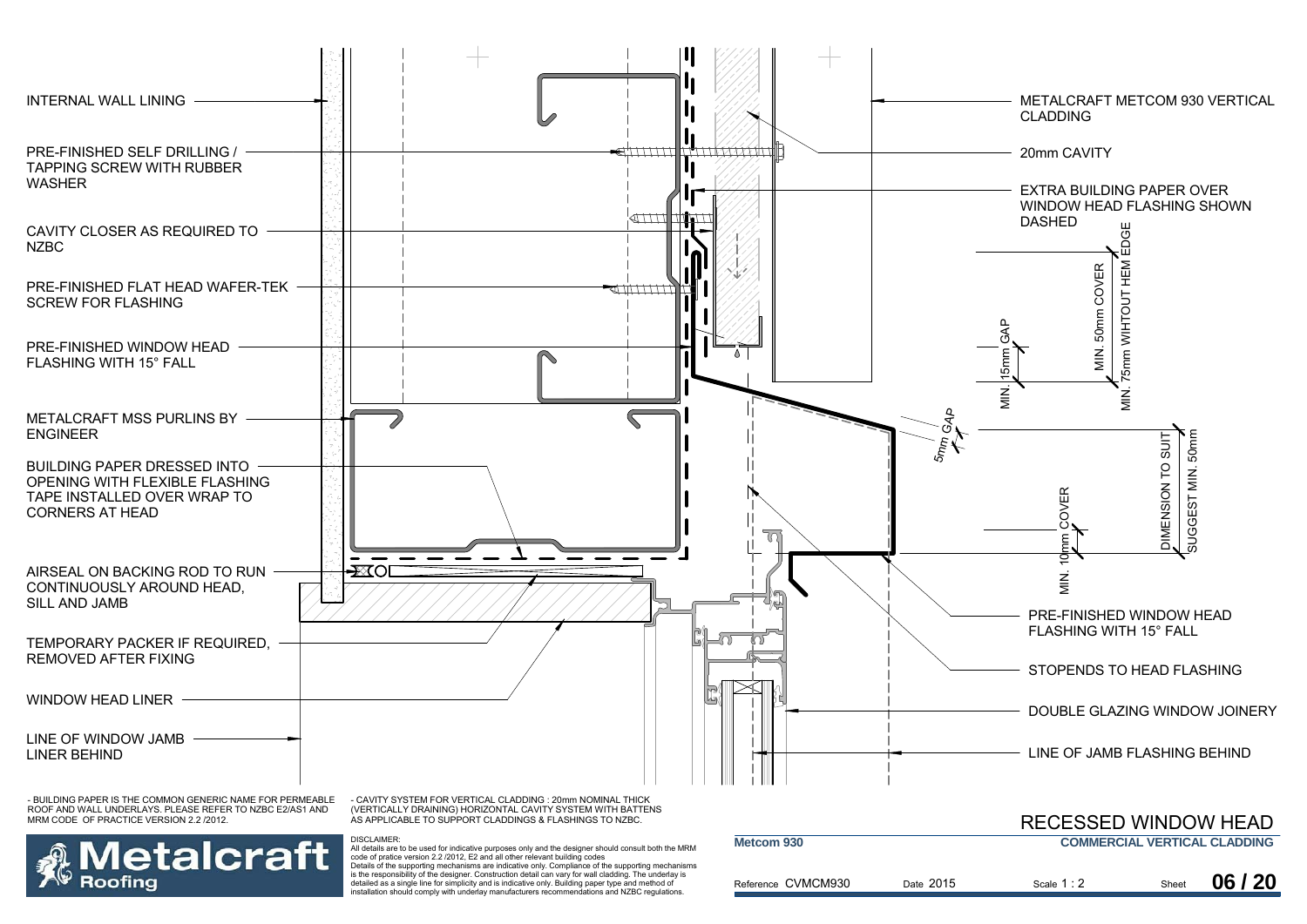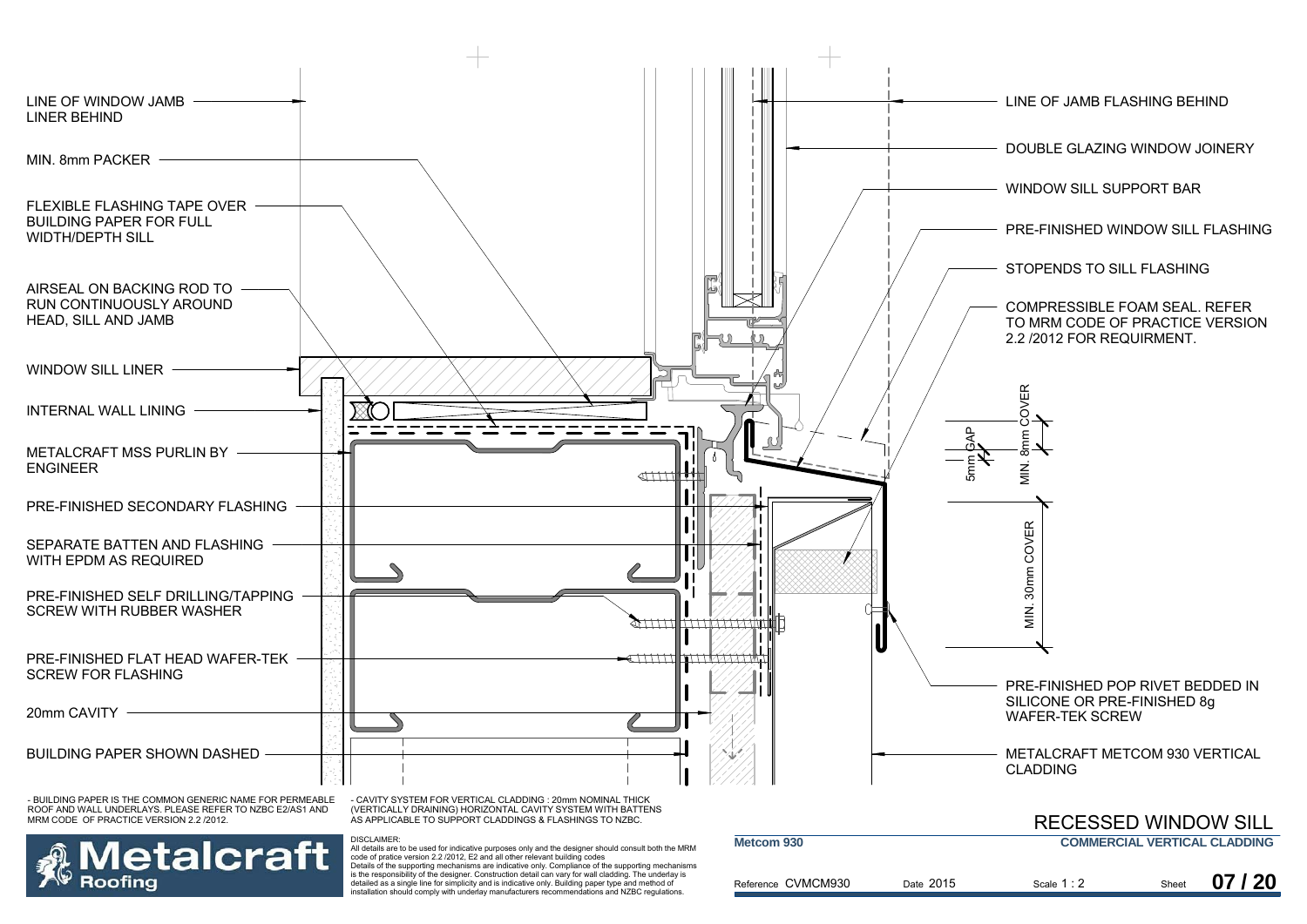

- CAVITY SYSTEM FOR VERTICAL CLADDING : 20mm NOMINAL THICK (VERTICALLY DRAINING) HORIZONTAL CAVITY SYSTEM WITH BATTENS AS APPLICABLE TO SUPPORT CLADDINGS & FLASHINGS TO NZBC.

DISCLAIMER:



|                    |           | <b>RECESSED WINDOW JAMB</b> |       |                                     |
|--------------------|-----------|-----------------------------|-------|-------------------------------------|
| Metcom 930         |           |                             |       | <b>COMMERCIAL VERTICAL CLADDING</b> |
| Reference CVMCM930 | Date 2015 | Scale 1 : 2                 | Sheet | 08/20                               |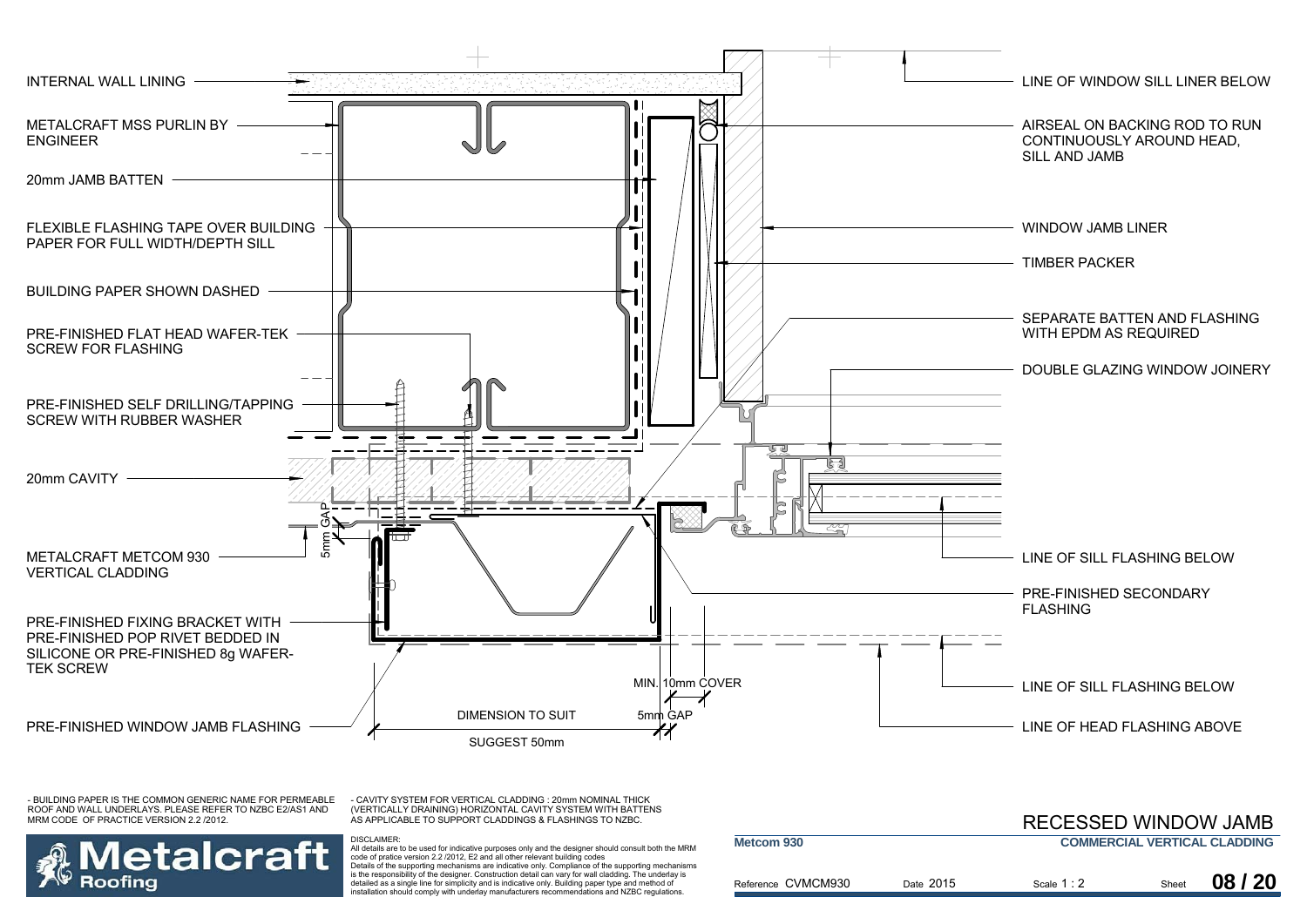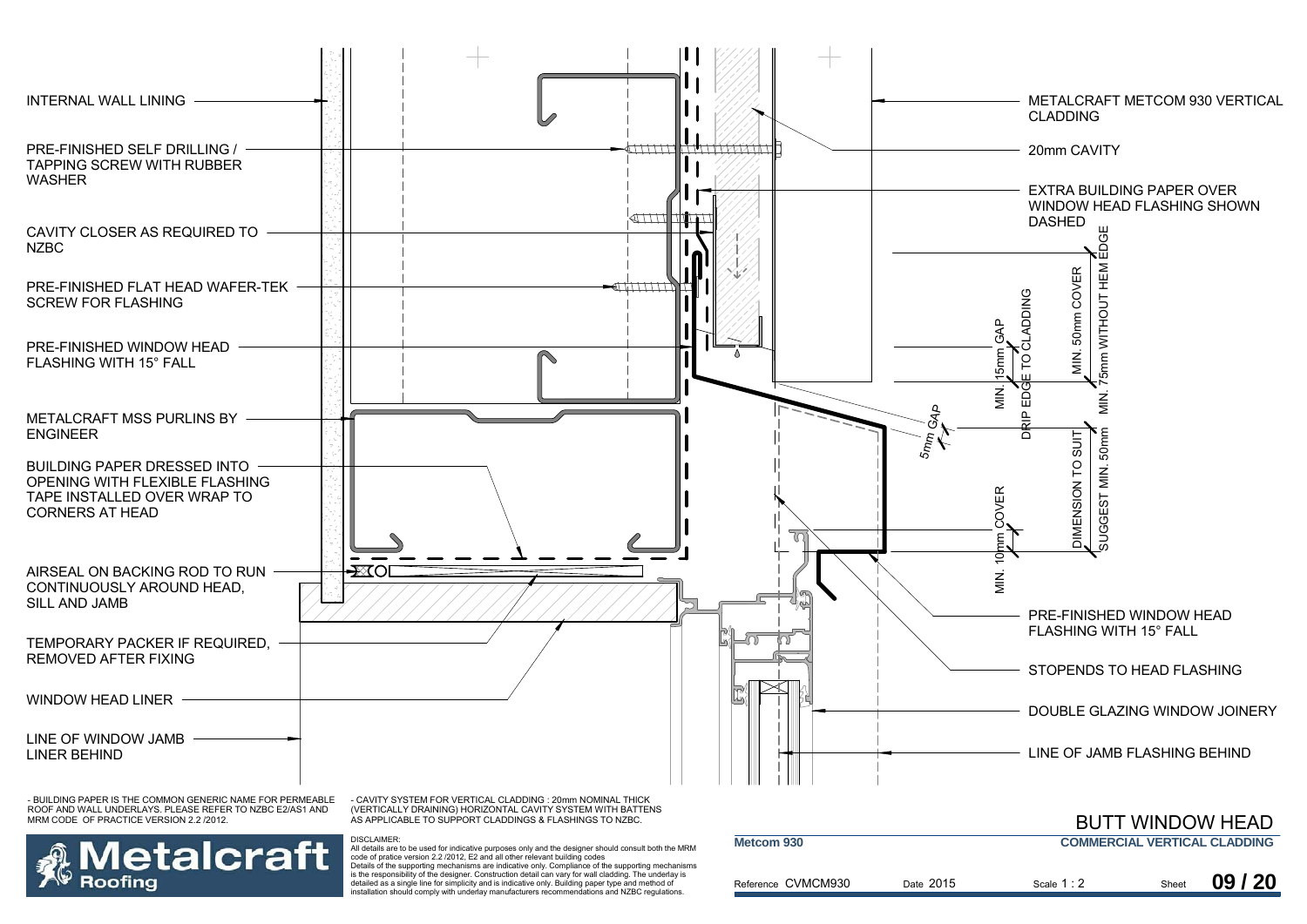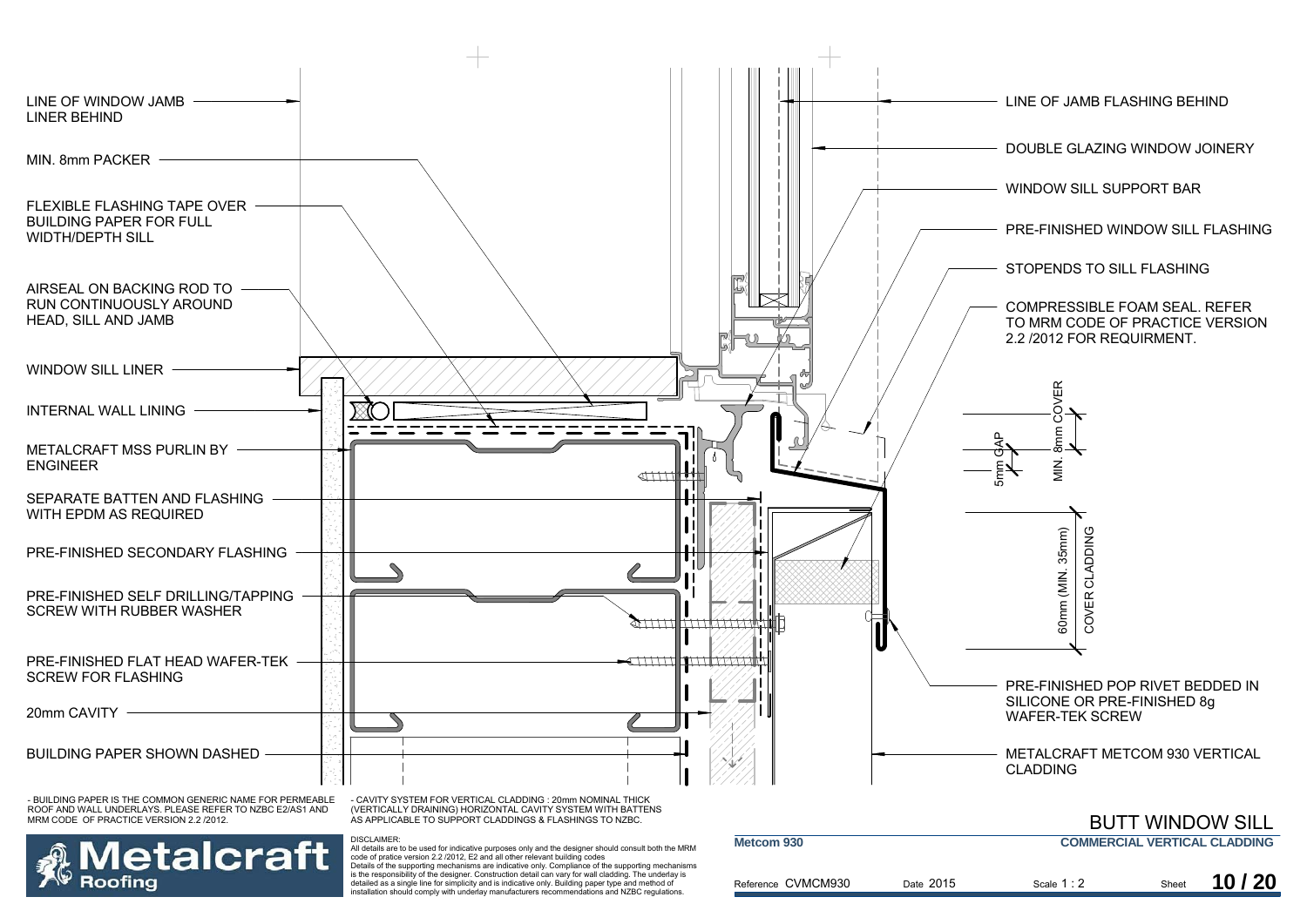

- CAVITY SYSTEM FOR VERTICAL CLADDING : 20mm NOMINAL THICK (VERTICALLY DRAINING) HORIZONTAL CAVITY SYSTEM WITH BATTENS AS APPLICABLE TO SUPPORT CLADDINGS & FLASHINGS TO NZBC.

DISCLAIMER:



|                    |           |                                     |       | <b>BUTT WINDOW JAMB</b> |  |
|--------------------|-----------|-------------------------------------|-------|-------------------------|--|
| Metcom 930         |           | <b>COMMERCIAL VERTICAL CLADDING</b> |       |                         |  |
| Reference CVMCM930 | Date 2015 | Scale $1:2$                         | Sheet | 11/20                   |  |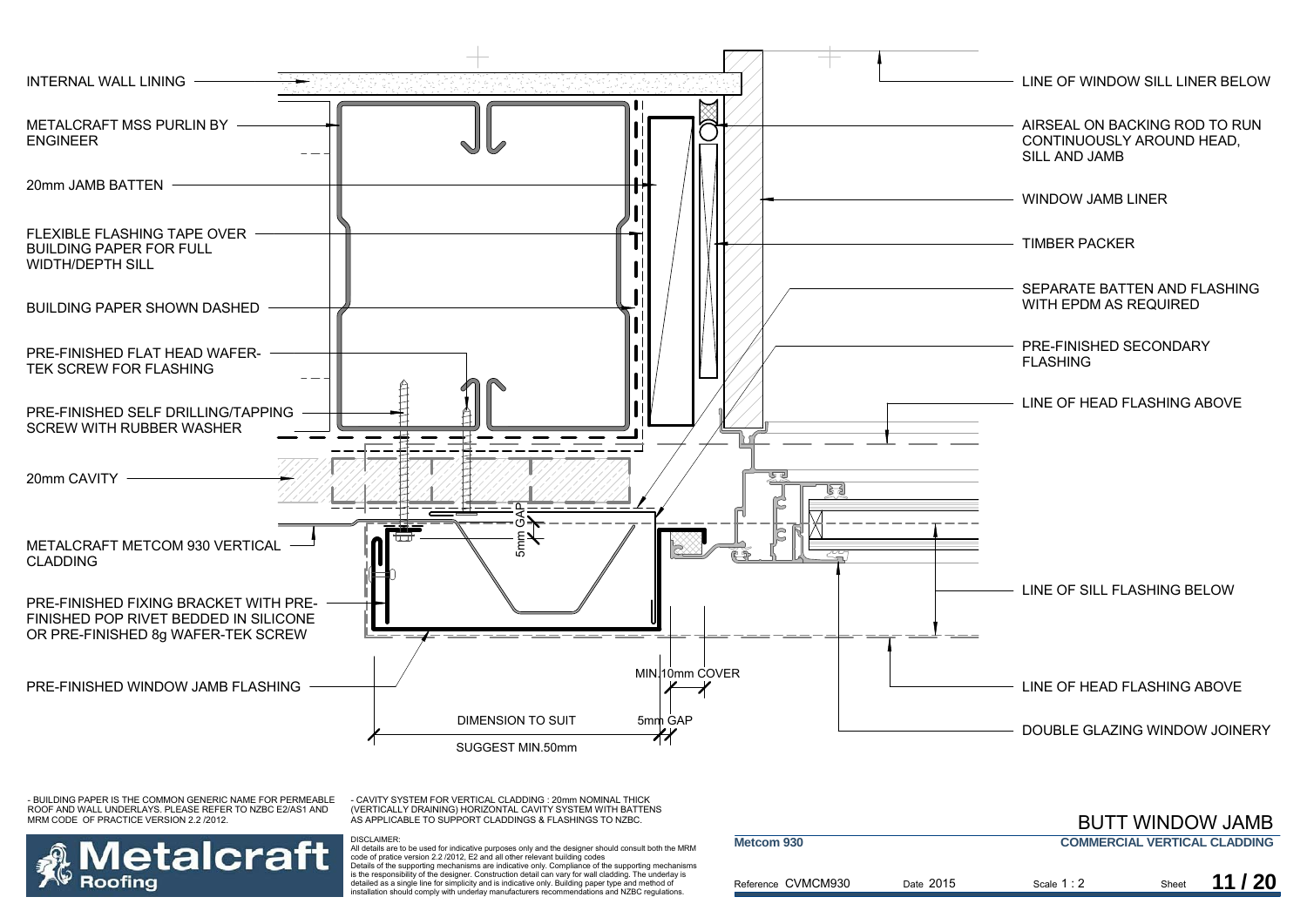

ROOF AND WALL UNDERLAYS. PLEASE REFER TO NZBC E2/AS1 AND MRM CODE OF PRACTICE VERSION 2.2 /2012.



DISCLAIMER:

**letalcraft** Roofina

|                    |           | <b>METERBOX HEAD</b>                |       |       |
|--------------------|-----------|-------------------------------------|-------|-------|
| Metcom 930         |           | <b>COMMERCIAL VERTICAL CLADDING</b> |       |       |
| Reference CVMCM930 | Date 2015 | Scale $1:2$                         | Sheet | 12/20 |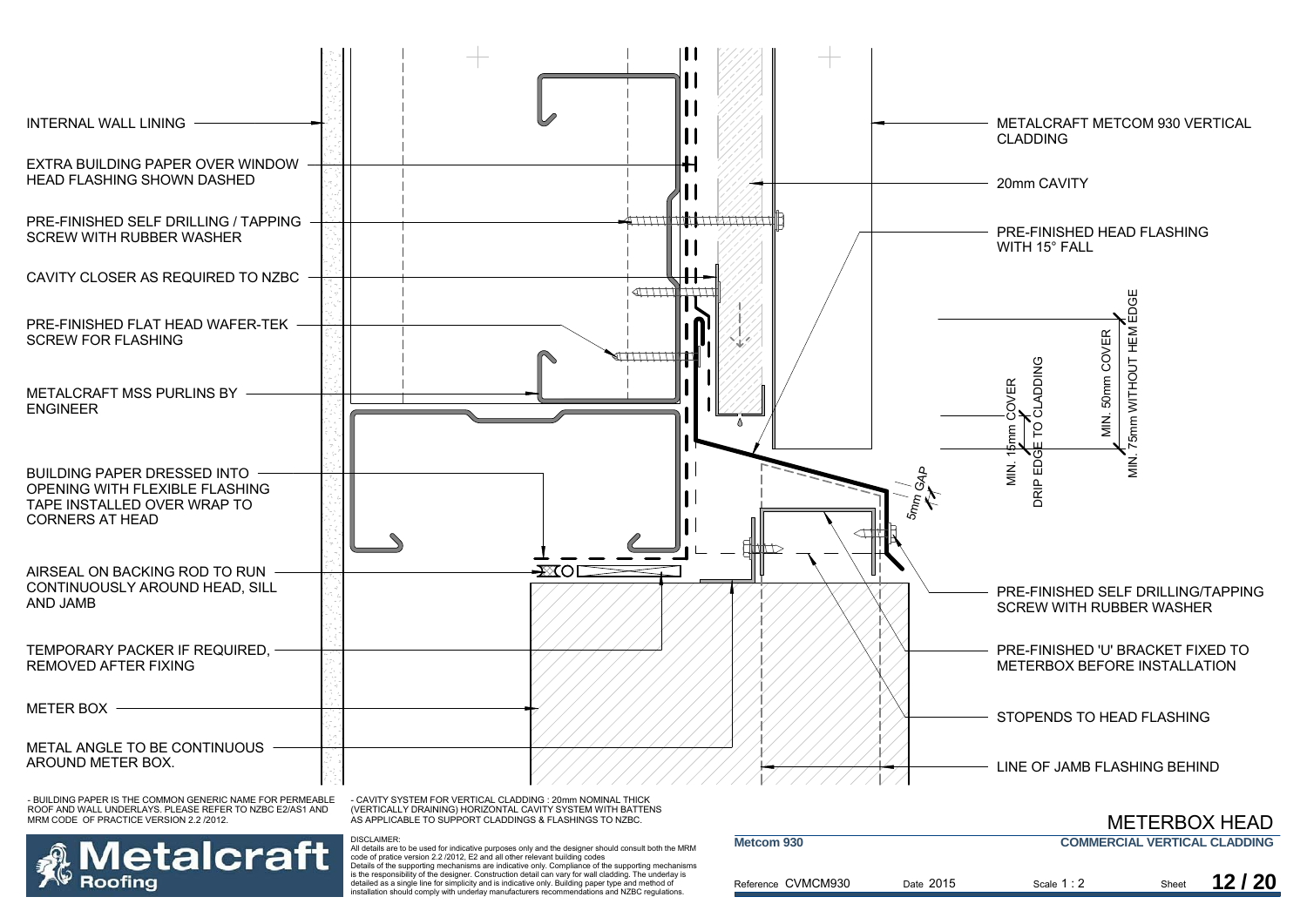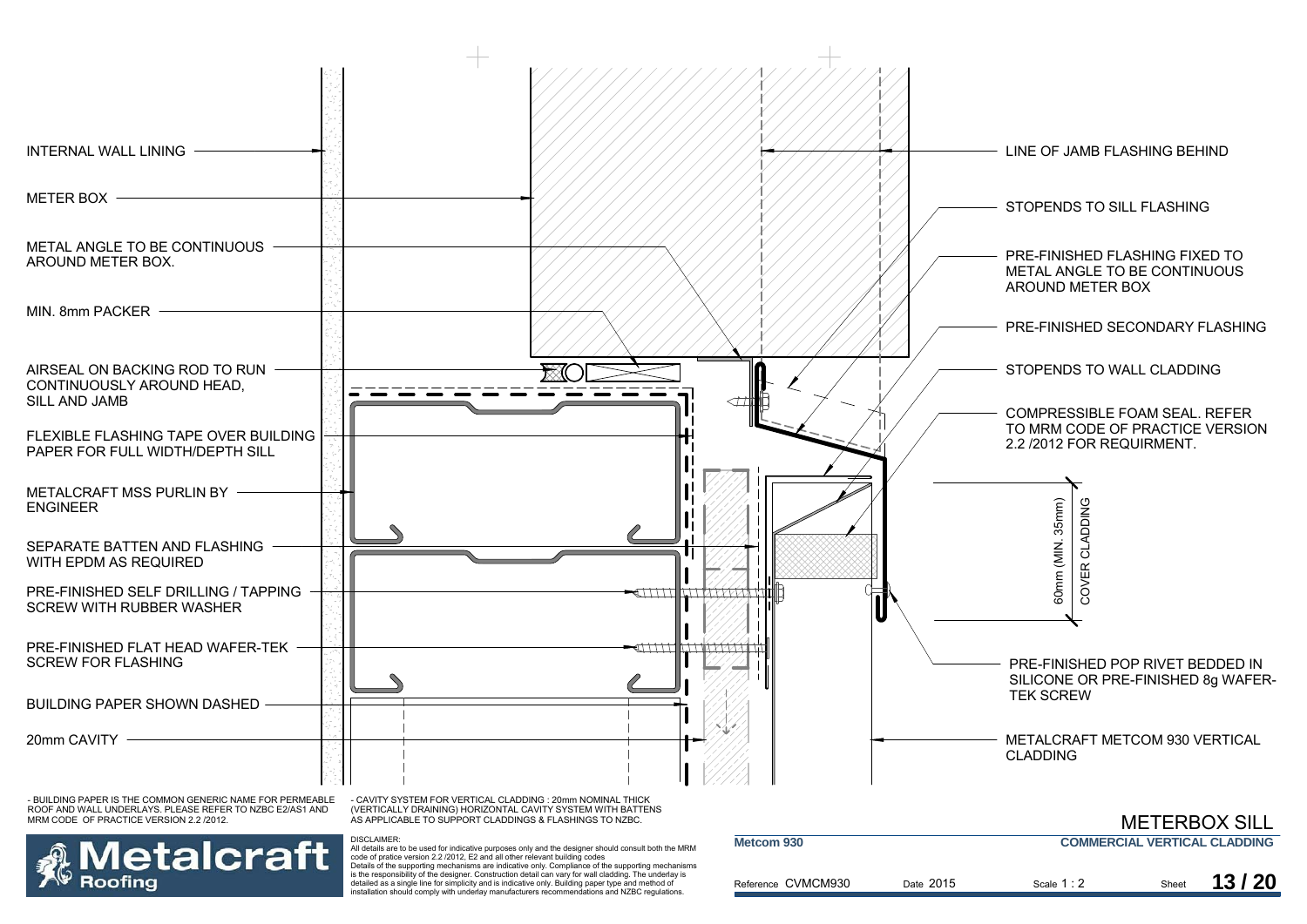

- CAVITY SYSTEM FOR VERTICAL CLADDING : 20mm NOMINAL THICK (VERTICALLY DRAINING) HORIZONTAL CAVITY SYSTEM WITH BATTENS AS APPLICABLE TO SUPPORT CLADDINGS & FLASHINGS TO NZBC.

DISCLAIMER:



|                    |           | <b>METERBOX JAMB</b>                |       |       |  |
|--------------------|-----------|-------------------------------------|-------|-------|--|
| Metcom 930         |           | <b>COMMERCIAL VERTICAL CLADDING</b> |       |       |  |
| Reference CVMCM930 | Date 2015 | Scale $1:2$                         | Sheet | 14/20 |  |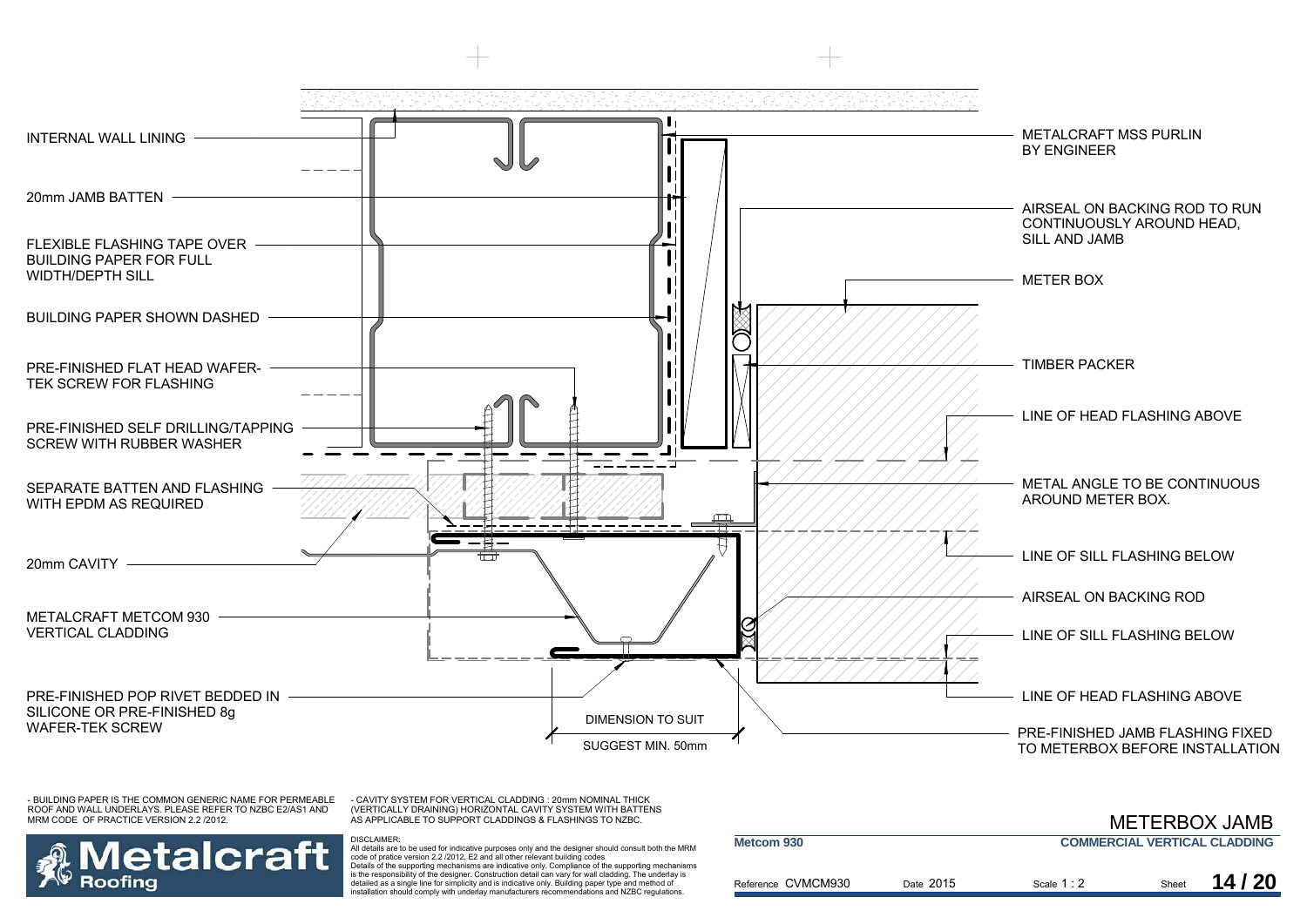

Details of the supporting mechanisms are indicative only. Compliance of the supporting mechanisms is the responsibility of the designer. Construction detail can vary for wall cladding. The underlay is detailed as a single line for simplicity and is indicative only. Building paper type and method of installation should comply with underlay manufacturers recommendations and NZBC regulations.

Roofing

| 15/20<br>Reference CVMCM930<br>Date 2015<br>Scale $1:2$<br>Sheet |  |  |  |
|------------------------------------------------------------------|--|--|--|
|                                                                  |  |  |  |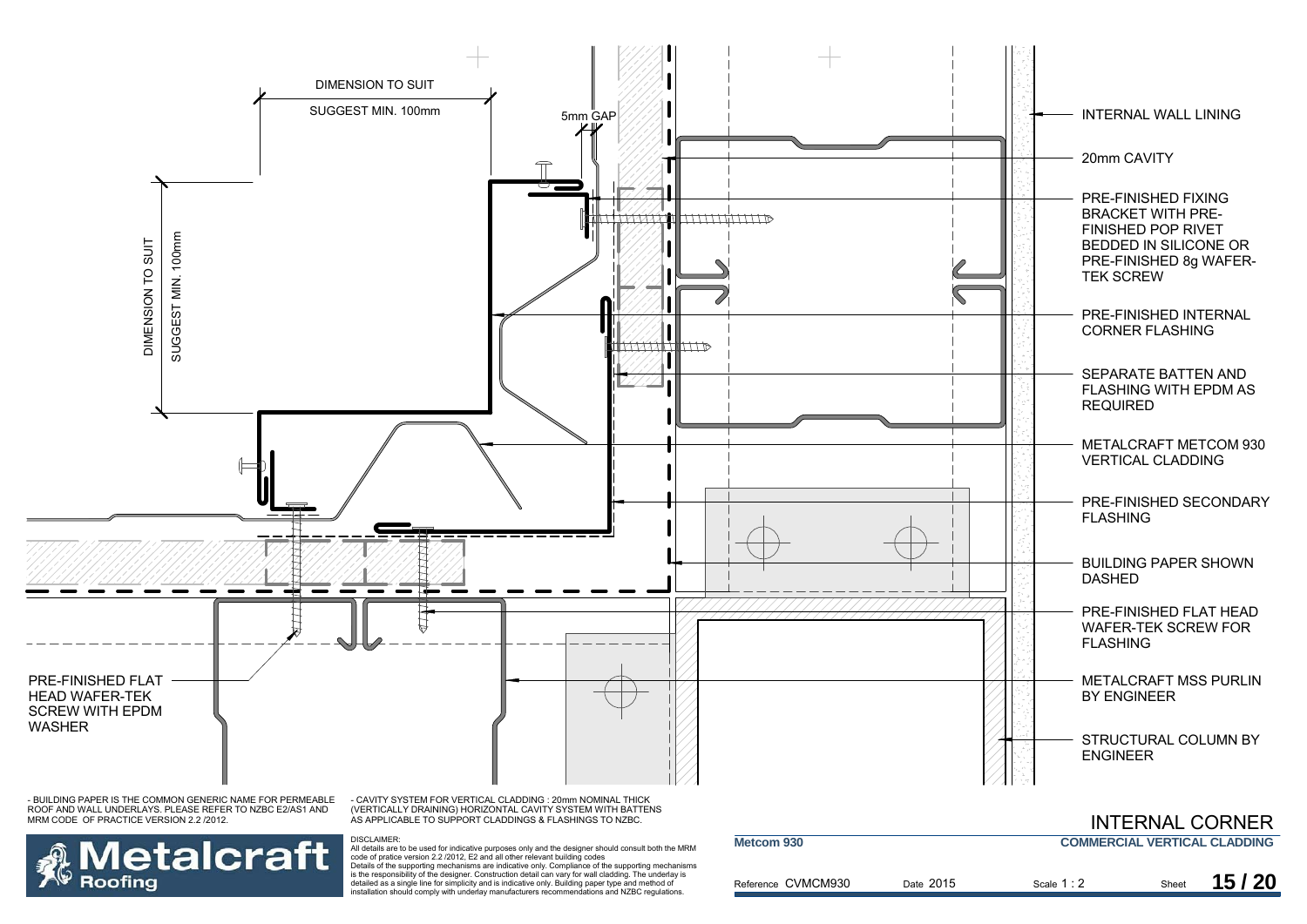

Details of the supporting mechanisms are indicative only. Compliance of the supporting mechanisms is the responsibility of the designer. Construction detail can vary for wall cladding. The underlay is detailed as a single line for simplicity and is indicative only. Building paper type and method of installation should comply with underlay manufacturers recommendations and NZBC regulations.

Roofina

| Metcom 930         |           |             |       | <b>COMMERCIAL VERTICAL CLADDING</b> |
|--------------------|-----------|-------------|-------|-------------------------------------|
| Reference CVMCM930 | Date 2015 | Scale $1:2$ | Sheet | 16/20                               |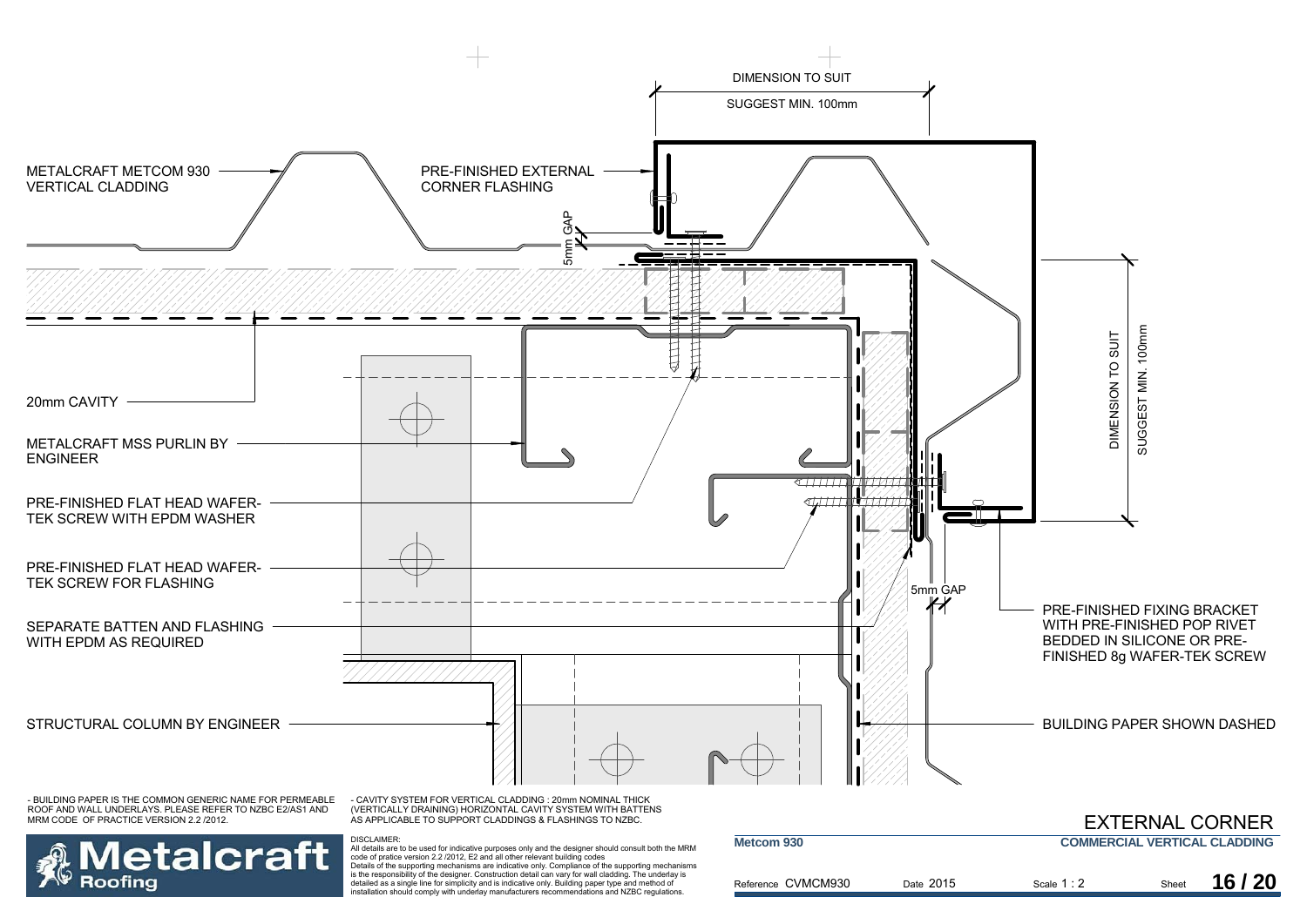

- CAVITY SYSTEM FOR VERTICAL CLADDING : 20mm NOMINAL THICK (VERTICALLY DRAINING) HORIZONTAL CAVITY SYSTEM WITH BATTENS AS APPLICABLE TO SUPPORT CLADDINGS & FLASHINGS TO NZBC.

DISCLAIMER:



|                    |           |             |       | <b>SOAKER FLASHING</b>              |
|--------------------|-----------|-------------|-------|-------------------------------------|
| Metcom 930         |           |             |       | <b>COMMERCIAL VERTICAL CLADDING</b> |
| Reference CVMCM930 | Date 2015 | Scale $1:2$ | Sheet | 17/20                               |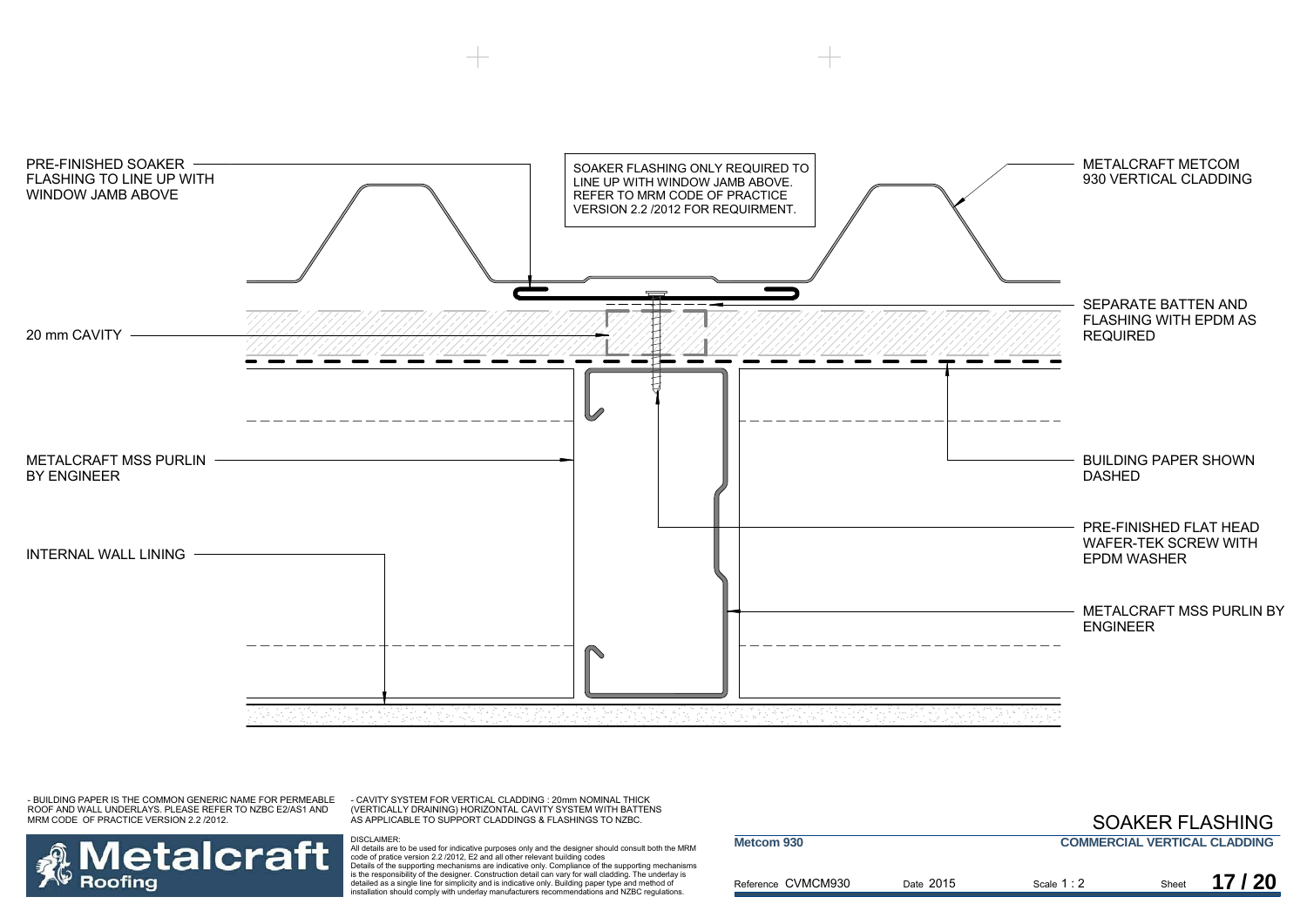

Details of the supporting mechanisms are indicative only. Compliance of the supporting mechanisms is the responsibility of the designer. Construction detail can vary for wall cladding. The underlay is detailed as a single line for simplicity and is indicative only. Building paper type and method of installation should comply with underlay manufacturers recommendations and NZBC regulations.

**Roofing** 

#### Reference CVMCM930 Date 2015 Scale Sheet 1 : 22 Sheet **18/20**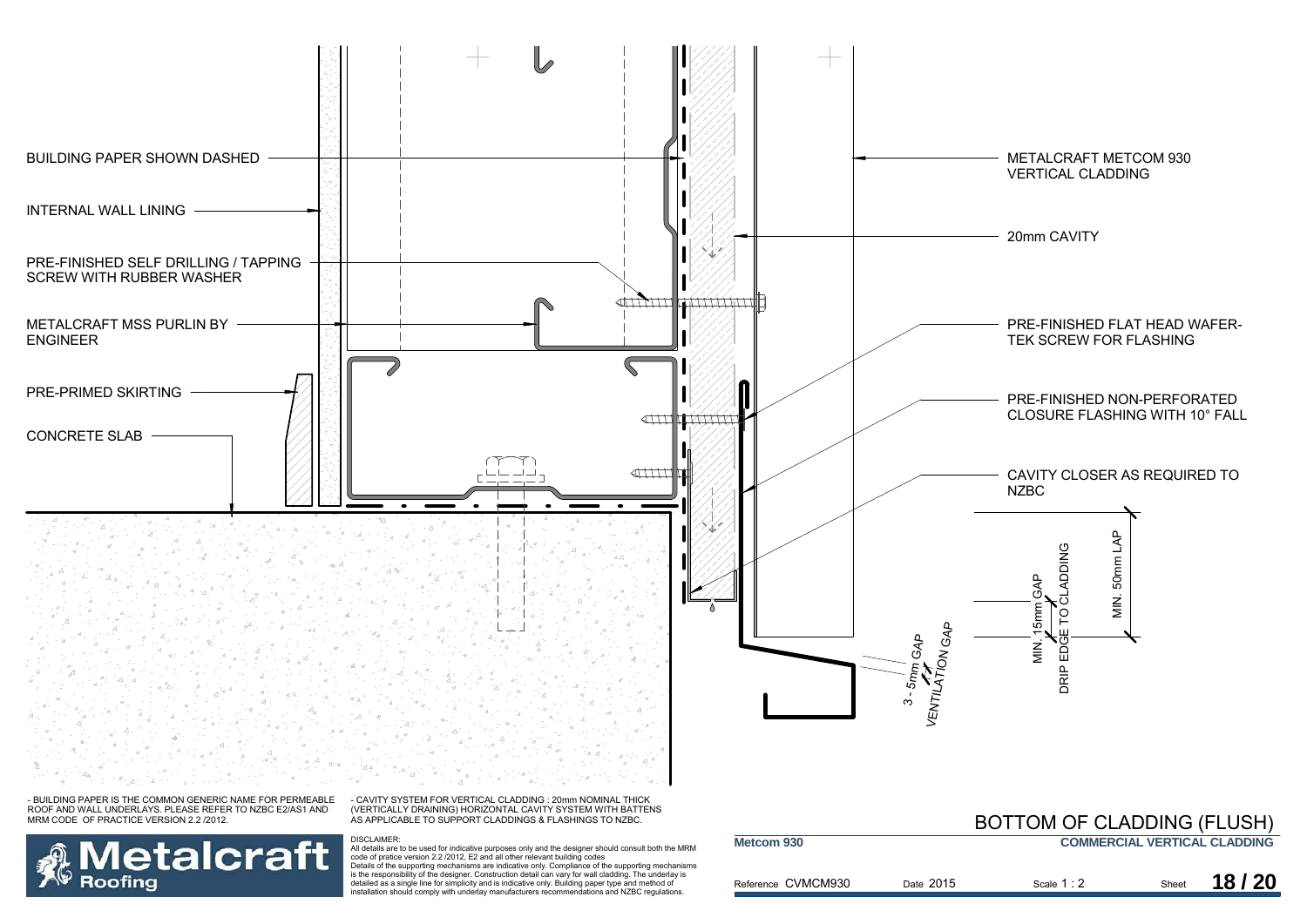